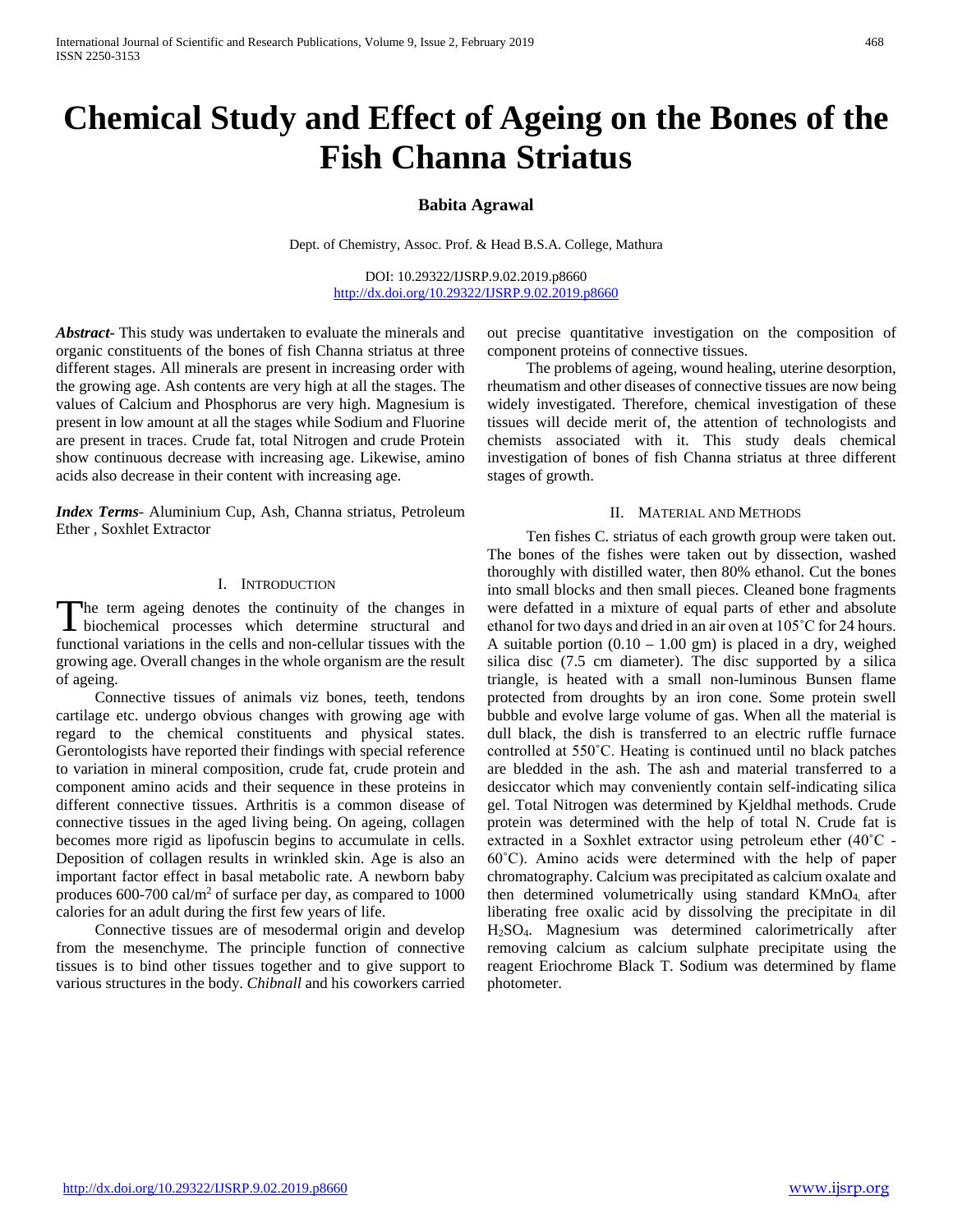| <b>Stages</b> | Average age of 10 fishes |       |        |                 |       |                               | <b>Mineral</b> |                   | Ash           |                    |
|---------------|--------------------------|-------|--------|-----------------|-------|-------------------------------|----------------|-------------------|---------------|--------------------|
| of            | Length                   | Girth | Weight | <b>Moisture</b> | Ash   | <b>Mineral</b>                | <b>Values</b>  | Oxides            | <b>Values</b> | <b>Unaccounted</b> |
| Growth        | (cm)                     | (cm)  | (g)    |                 |       |                               |                |                   |               | for                |
|               |                          |       |        |                 |       | Ca<br>$\alpha$                | 31.55          | CaO               | 44.18         |                    |
| Ι             | 30.0                     | 15.0  | 1000   | 9.0             | 82.01 | $Mg$ )s                       | 0.18           | MgO               | 0.30          |                    |
|               |                          |       |        |                 |       | Na<br>)h                      | 0.0016         | Na <sub>2</sub> O | 0.0024        | 0.18               |
|               |                          |       |        |                 |       | $\mathbf P$<br>$\overline{a}$ | 16.30          | $P_2O_5$          | 37.36         |                    |
|               |                          |       |        |                 |       | F <sub>2</sub><br>n           | 0.04           | Total             | 81.83         |                    |
|               |                          |       |        |                 |       | Ca<br>$\alpha$                | 32.54          | CaO               | 45.52         |                    |
|               | 50                       | 20.2  | 1500   | 8.6             | 84.53 | $Mg$ )s                       | 0.186          | MgO               | 0.31          |                    |
| $_{\rm II}$   |                          |       |        |                 |       | Na<br>)h                      | 0.0018         | Na <sub>2</sub> O | 0.0025        | 0.21               |
|               |                          |       |        |                 |       | P<br>$\mathbf{u}$             | 16.80          | $P_2O_5$          | 38.49         |                    |
|               |                          |       |        |                 |       | F <sub>2</sub><br>n           | 0.044          | Total             | 82.32         |                    |
| Ш             | 72.0                     | 30.0  | 3200   | 8.0             | 86.90 | Ca<br>a                       | 33.38          | CaO               | 46.70         |                    |
|               |                          |       |        |                 |       | $Mg$ )s                       | 0.19           | MgO               | 0.32          |                    |
|               |                          |       |        |                 |       | Na<br>)h                      | 0.0019         | Na <sub>2</sub> O | 0.0026        | 0.22               |
|               |                          |       |        |                 |       | P<br>$\mathbf{u}$             | 17.31          | $P_2O_5$          | 39.66         |                    |
|               |                          |       |        |                 |       | F <sub>2</sub><br>$ln$        | 0.05           | Total             | 86.68         |                    |

# **Table 1: Mineral composition of bones of Fish C. striatus at three different stages of growth (Values are expressed as g/100g of the dry material)**

#### III. RESULTS & DISCUSSION

 Table no. 1 indicates that the ash content increases with age. Amounts of all the minerals increase with age. Amount of Ca and P are found in major quantity. Amount of Na and  $F_2$  is found in traces at all the stages. Ash unaccounted for increases with age and it is 0.18, 0.21 and 0.22 at stage I, II and III respectively. Moisture content decreases from Stage I to III.

# **Table 2: Organic composition of connective tissues of Fish C. striatus at three different stages of growth. (Values are expressed as g/100g of the dry material)**

| <b>Stages of<br/>Growth</b> | Average age of 10 fishes |       |        |                  |                |                                  |  |
|-----------------------------|--------------------------|-------|--------|------------------|----------------|----------------------------------|--|
|                             | Length                   | Girth | Weight | <b>Crude fat</b> | <b>Total N</b> | Bones Crude Protein $(N x 6.25)$ |  |
|                             | (cm)                     | (cm)  | (g)    |                  |                |                                  |  |
|                             | 30                       | 15.0  | 1000   | 0.27             | 2.83           | 17.66                            |  |
| П                           | 50                       | 20.0  | 1500   | 0.25             | 2.43           | 15.16                            |  |
| Ш                           | 72                       | 30.0  | 3200   | 0.22             | 2.06           | 12.85                            |  |

### **Table 2.0-a: Bones**

| <b>Stages of Growth</b> | Total of ash, crude fat and crude protein |
|-------------------------|-------------------------------------------|
|                         | 99.94                                     |
|                         | 99.94                                     |
|                         | 99.97                                     |

## **Table 3: Amino acid composition of bones of Fish Channa striatus at three different stages of growth. (Values are expressed as g/100g of the dry material)**

| Sl. No. | Amino Acid    | <b>Stage I</b> | <b>Stage II</b> | <b>Stage III</b> |
|---------|---------------|----------------|-----------------|------------------|
| -1.     | Alanine       | 0.43           | 0.33            | 0.21             |
| 2.      | Arginine      | 1.36           | 0.19            | 0.67             |
| 3.      | Aspartic Acid | 0.15           | 0.33            | 0.16             |
| 4.      | Cvstine       | 1.16           | 0.55            | 0.63             |
| 5.      | Glutamic Acid | 0.67           | 0.35            | 0.39             |
| 6.      | Glycine       | 1.47           | 1.30            | 0.77             |
| 7.      | Histidine     | 0.31           | 0.21            | 0.14             |